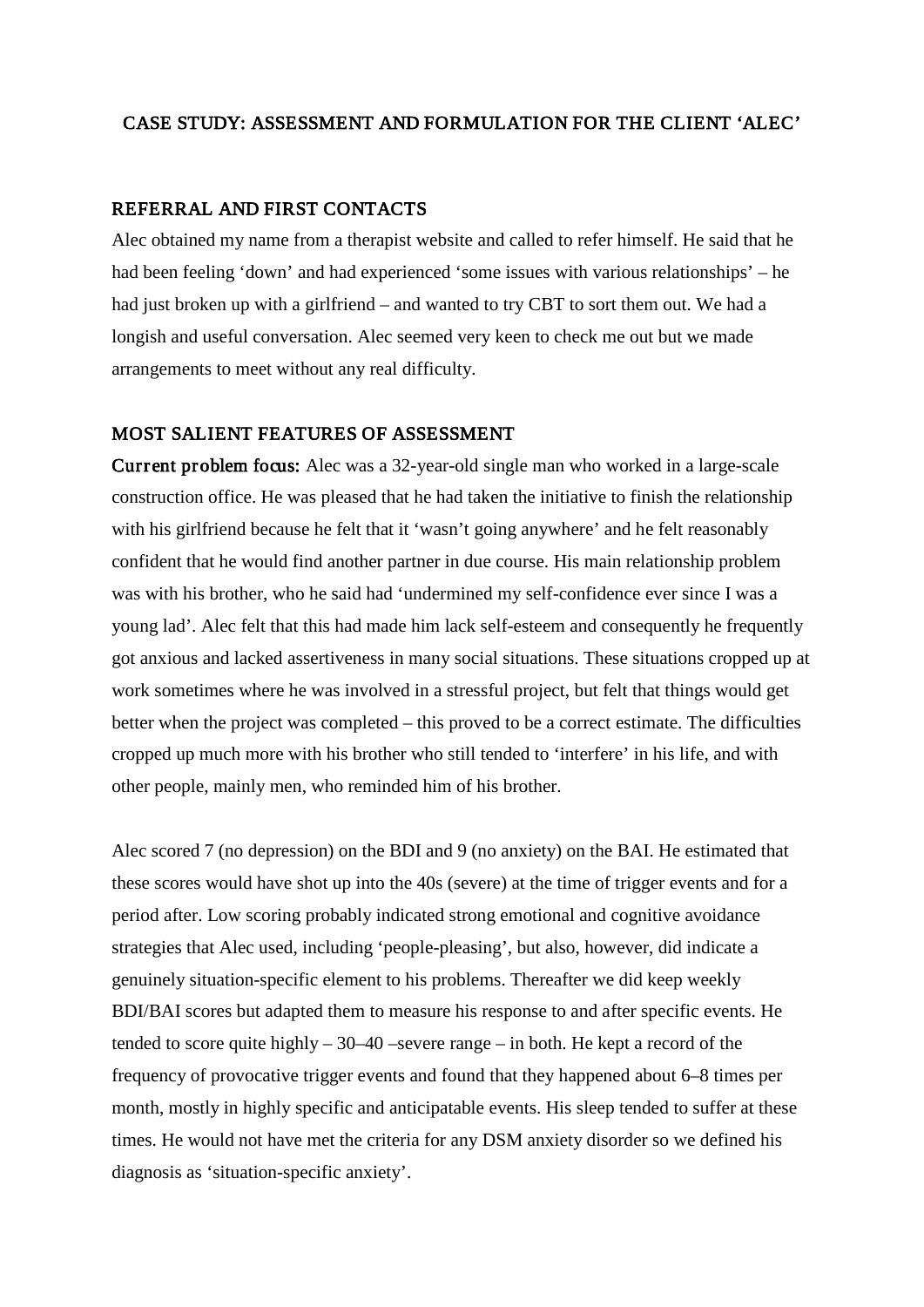Assessment of problem development: Alec's father had drinking problems and left the family when Alec was six years old. He reported not feeling abandoned and being glad when he went because the house became initially more peaceful. Alec had a brother who was ten years older than him and a sister who was six years older. He said his mother was 'nice but weak' and soon his 'bombastic' brother 'rose to power' and took on the role of bullying father towards Alec and Alec's mother was too weak to intervene. The 'bullying' was emotional rather than physical and consisted mainly of constant criticism and undermining Alec's confidence. To some extent this type of relationship had continued up to the present: his brother lived quite nearby and often arrived unannounced and subjected Alec to much unwanted advice and criticism. The situation had recently been complicated by the fact that Alec's house had serious problems. His brother was a builder and would do jobs for him cheaply. Unfortunately in order to have this work done Alec had to pay a 'high price' in terms of inner turmoil and upset.

Interpersonal assessment: Alec showed much self-consciousness during our early meetings. He was inclined to criticise himself and was very sensitive to any comment from the therapist that might be interpreted as critical.

(Ex-post facto note: These sensitivities probably led to a breakdown in communication during our third session. When I reflected on what had happened, however, I realised that I had been under the weather during that session and this caused me to be less careful in my interaction than usual. In the following session, we reviewed this incident. While noting his sensitivity I also acknowledged and made a reparatory gesture (i.e. retrospectively reducing the fee for the previous session). Both therapist and client felt that this 'repair' to the working relationship did much to set up an improved therapeutic relationship and the eventual success of the therapy).

#### PROBLEM LIST

1. Inability to manage anxiety symptoms in certain quite specific 'red flag' situations – in which Alec was dependent on help/collaboration/service from people (mainly men) who might take advantage of his vulnerability – his brother, some work colleagues, people offering services where value/cost was hard for him to estimate – builders, mechanics, some shops and stores.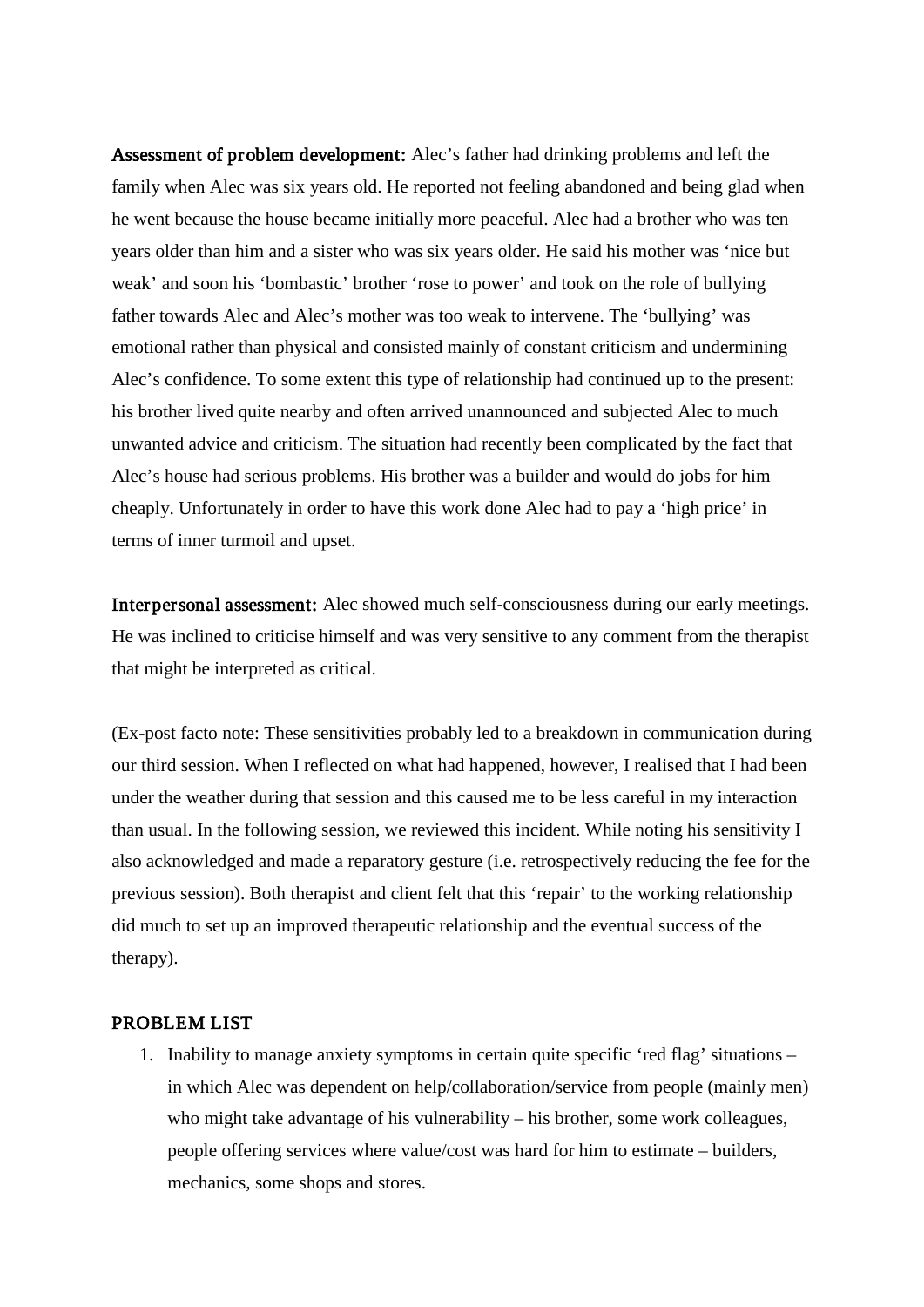- 2. Inability to articulate his wants and needs by using appropriate assertiveness skills.
- 3. Inability to reformulate his relationship with his brother in adulthood so that he was no longer the 'hopeless young kid brother'.

# SHORT NARRATIVE FORMULATION OF MAINTENANCE CYCLE AND UNDERLYING MECHANISM (SHORT NARRATIVE FORMAT)

Alec's upbringing lacked good sources of positive reinforcement for the development of positive self-concept. Key figures, such as his father and brother, were actively undermining in their behaviour towards him. His way of coping was to be passive; arguments would only egg his brother on to greater heights of meanness. His mother was quite supportive but was only a weak source of reinforcement as she slowly lost control of various household resources to her older son. Alec was more able than his brother in school and this allowed him to build an area of self-confidence that he built on by getting good qualifications and a lower management job. His main tactic at work was to keep his 'anger buttoned down' and be very nice to people and because he had quite good interpersonal skills, this did allow some achievement and promotion at work. He did, however, continue to have regular ongoing problems with assertiveness and anxiety difficulties in some specific social situations – though these were not frequent enough to stimulate an ongoing anxiety disorder. The situation had changed during the last 6–12 months due to a collection of difficult precipitants – see below.

# PRECIPITATING FACTORS

- Distal: Long term relationship difficulties with brother.
- Proximal: (a) Dependence on brother's help with major building problems in his house; (b) long-running, difficult project at work; (c) ending of relationship with girlfriend.

# TREATMENT GOALS

- 1. To respond more effectively to trigger situations where assertiveness was required.
- 2. To reduce current anxiety responses to trigger situations by at least 50%.
- 3. To reduce depression scores (BDI) by at least 50%.
- 4. To build a more confident self-image as shown by an at least 20% increase in the Rosenberg self-esteem measure.